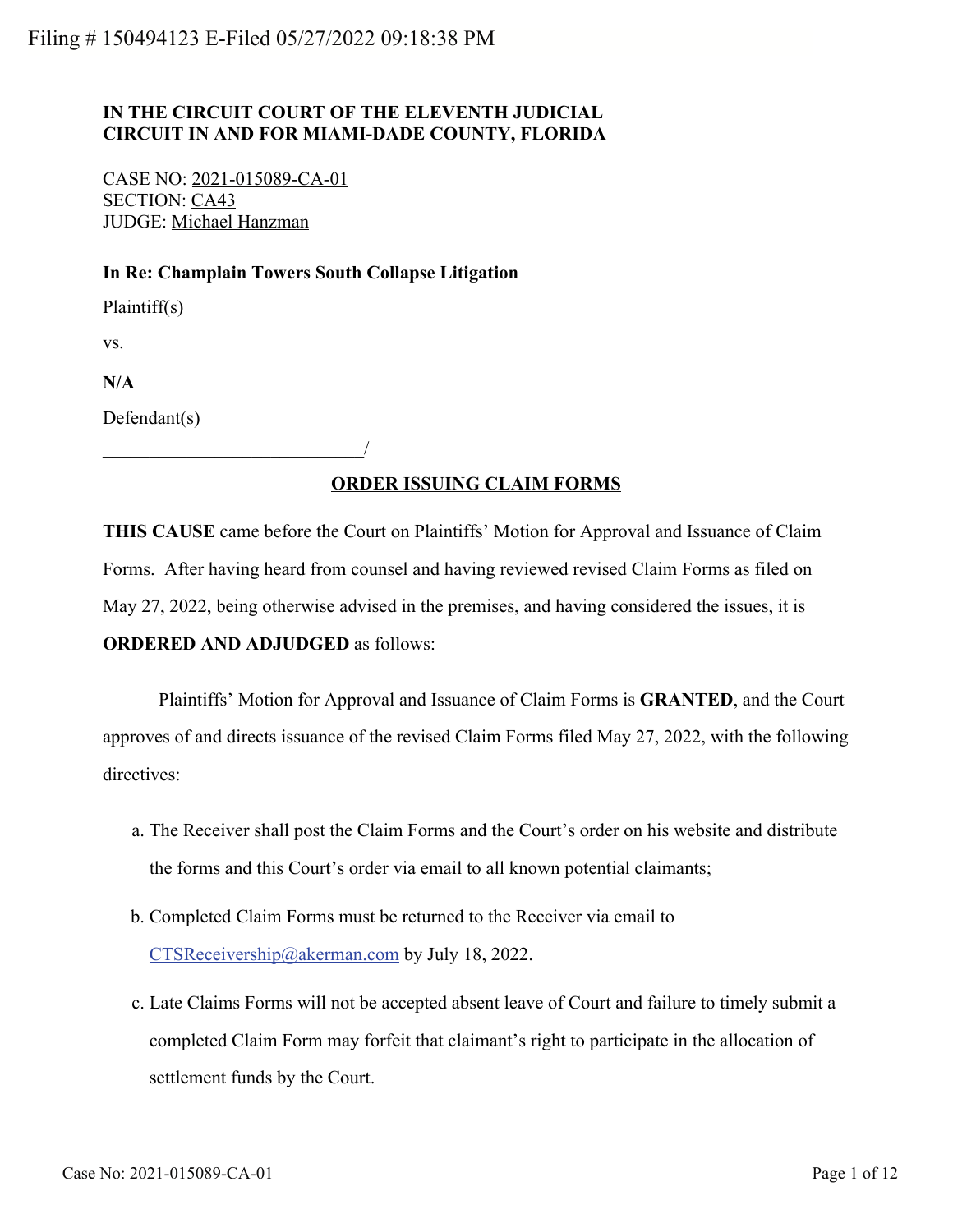- d. Claimants wishing to provide supplementary material for the Court's consideration to further support a timely made claim may do so, but the Court, at its sole discretion, shall determine if such supplemental information will be accepted and considered or disregarded as untimely.
- **As stated on the claim forms, class counsel appointed by the Court shall assist any and** e. **all class members who request assistance in completing their claim form and presenting their claim to the court and will be compensated for doing so pursuant to the terms of this Court's order of appointment. Moreover, as the Court stated previously, no attorney, whether appointed by the Court as class counsel or not, shall seek or accept any fees or costs from any class member participating in the settlements reached in this case except those awarded by the Court upon application.**

**DONE** and **ORDERED** in Chambers at Miami-Dade County, Florida on this 27th day of May, 2022.

Abbel Ultopsofonzes

2021-015089-CA-01 05-27-2022 9:12 PM Hon. Michael Hanzman

**CIRCUIT COURT JUDGE** Electronically Signed

No Further Judicial Action Required on **THIS MOTION**

CLERK TO **RECLOSE** CASE IF POST JUDGMENT

## **Electronically Served:**

Aaron Jacobs, ajacobs@butler.legal Aaron Jacobs, dmarquith@butler.legal Aaron M. Jacobs, ajacobs@butler.legal Aaron M. Jacobs, dmarquith@butler.legal Aaron M. Jacobs, aalbelo@butler.legal Aaron Podhurst, apodhurst@podhurst.com Aaron Podhurst, dricker@podhurst.com Adam A Schwartzbaum, adams@moskowitz-law.com Adam A Schwartzbaum, service@moskowitz-law.com Adam A Schwartzbaum, dione@moskowitz-law.com Adam Moskowitz, adam@moskowitz-law.com Adam Moskowitz, dione@moskowitz-law.com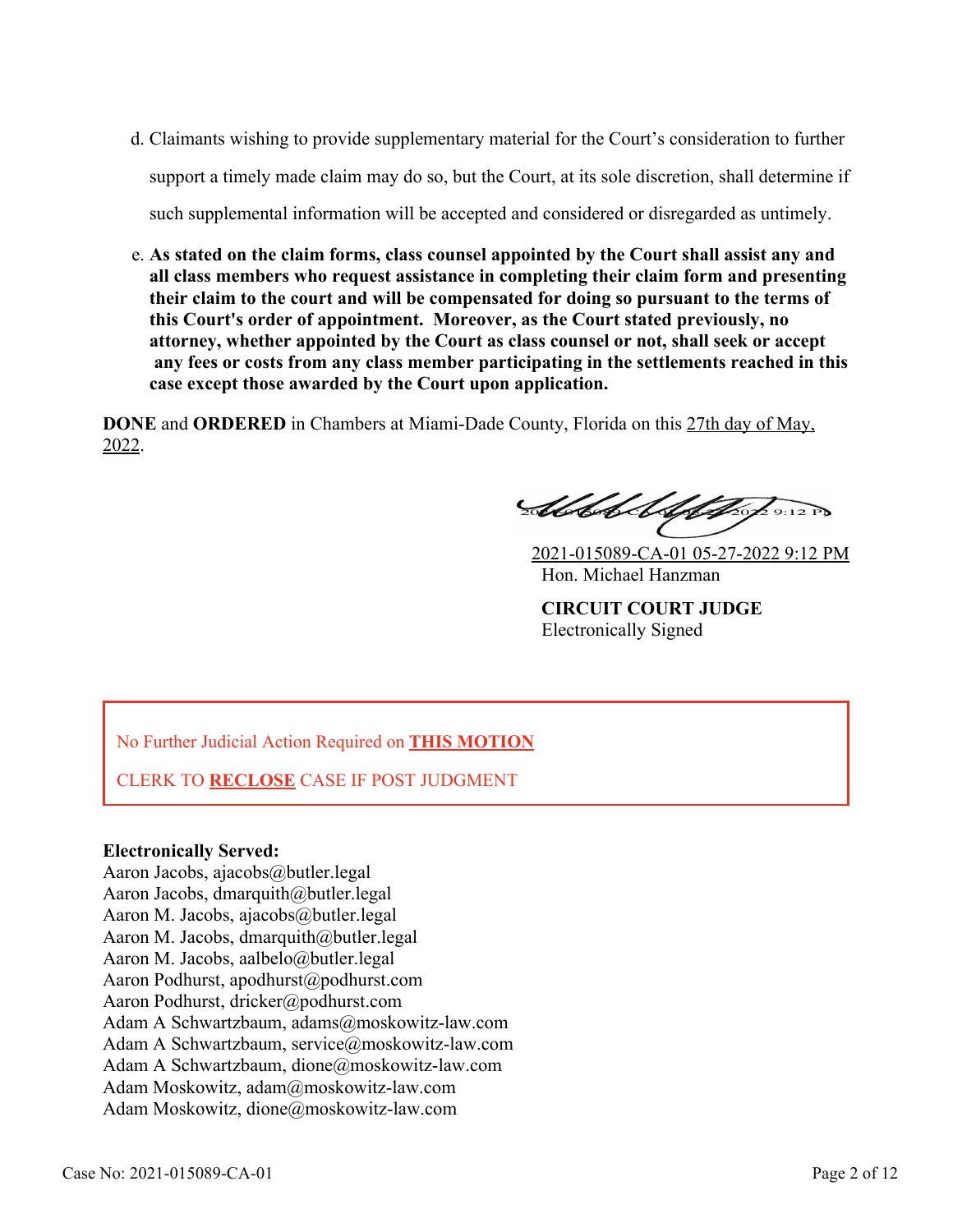Adam Moskowitz, service@moskowitz-law.com Alfred Armas, alfred@armaslaw.com Alison E Patino, apatino@patinolaw.com Amanda Anderson, AAnderson@insurance-counsel.com Amanda K Anderson, eservice@insurance-counsel.com Amanda K Anderson, aanderson@insurance-counsel.com Amanda K Anderson, InsuranceCounsel2050@gmail.com Ana Angelica Viciana, anita@miamidade.gov Ana Angelica Viciana, mbarber@miamidade.gov Andrew B. Yaffa, aby@grossmanroth.com Andrew B. Yaffa, omb@grossmanroth.com Andrew M Feldman, feldmana@kleinpark.com Andrew M Feldman, montanem@kleinpark.com Andrew M Feldman, piersonj@kleinpark.com Andrew P. Gold, Esq., andrew.gold@akerman.com Andrew P. Gold, Esq., jill.parnes@akerman.com Andrew Paul Gold, andrew.gold@akerman.com Andrew Paul Gold, jill.parnes@akerman.com Andrew Paul Gold, bobbi.engelke@akerman.com Andrew Russell Kruppa, andrew.kruppa@squirepb.com Andrew Russell Kruppa, patricia.sullivan@squirepb.com Andrew Russell Kruppa, FLA\_Dckt@squirepb.com Anthony Chiarello, anthony@chiarellolegal.com Anthony Chiarello, ACL.001@chiarellolegal.com Anthony J Carriuolo, acarriuolo@bergersingerman.com Anthony J Carriuolo, mnewland@bergersingerman.com Anthony J Carriuolo, drt@bergersingerman.com Anthony Perez, aperez@hsmpa.com Ariella J Ederi, ariella.ederi@pillsburylaw.com Aron Raskas, araskas@gunster.com Aron Raskas, avalido@gunster.com Aron Raskas, eservice@gunster.com Aryeh Kaplan, aryeh.kaplan@pillsburylaw.com Aryeh Kaplan, nydocket@pillsburylaw.com Aryeh Kaplan, miadocket@pillsburylaw.com Benjamin Fernandez IV, bfernandez@silvasilva.com Benjamin Fernandez IV, mromera@silvasilva.com Benjamin Fernandez, IV, bfernandez@silvasilva.com Benjamin Fernandez, IV, tgomez@silvasilva.com Bernadette Vazquez, bvazquez@klugerkaplan.com Bernadette Vazquez, clong@klugerkaplan.com Beth Moon, beth.moon@hoganlovells.com Beth Moon, miamidocketing@hoganlovells.com Bradford R. Sohn, brad@bradsohnlaw.com Bradford R. Sohn, paralegal@bradsohnlaw.com Bradford R. Sohn, service.bradsohnlaw@gmail.com Bradley J Edwards, staff.efile@epllc.com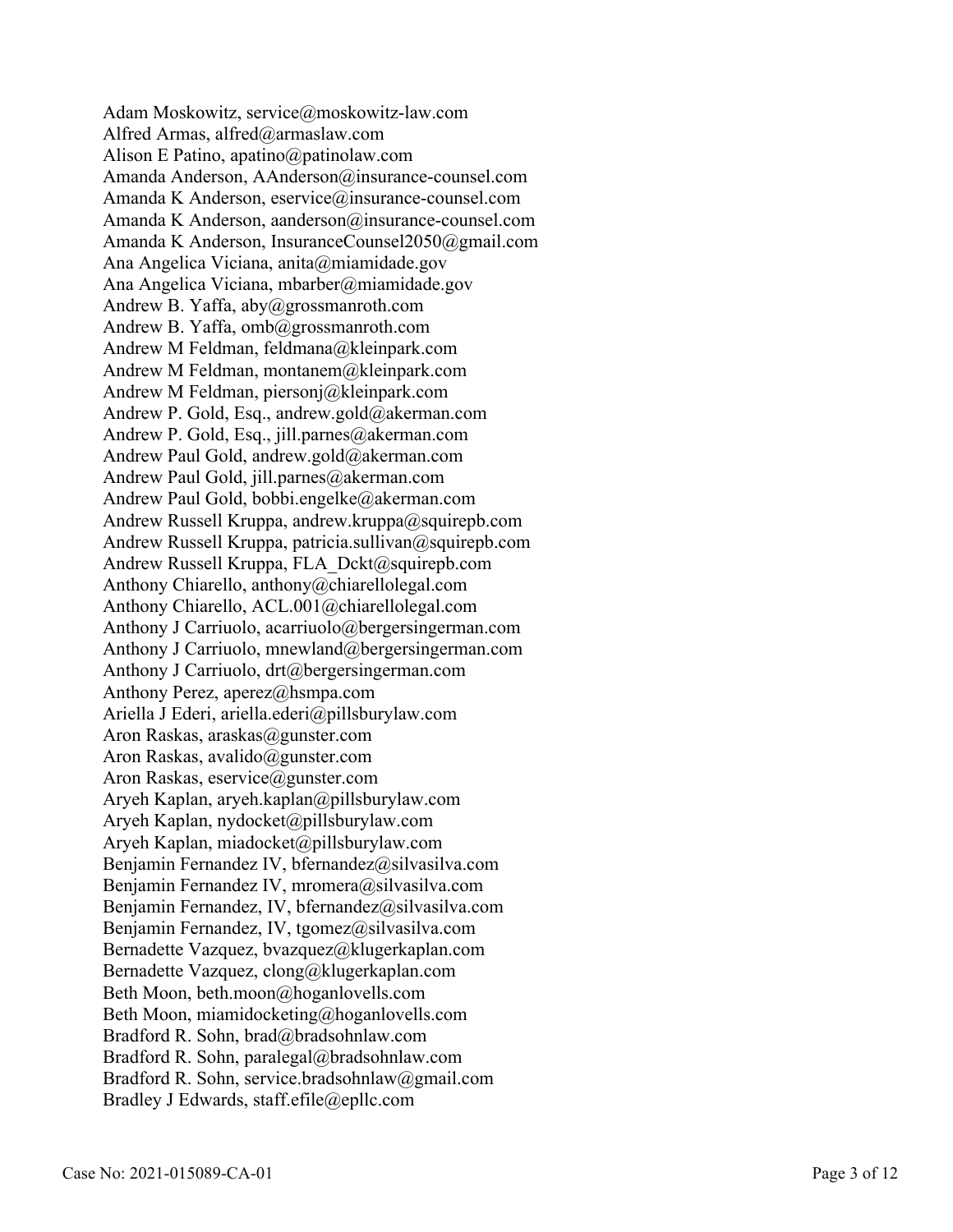Bradley J Edwards, brad@epllc.com Bradley J Edwards, maria@epllc.com Brenda Radmacher, brenda.radmacher@akerman.com Bret M Feldman, feldmanb@phelps.com Bret M Feldman, yolanda.vazquez@phelps.com Brian S Dervishi, bdervishi@wdpalaw.com Brian S Dervishi, service@wdpalaw.com Bruce Alan Katzen, bkatzen@klugerkaplan.com Bruce Alan Katzen, cfalla@klugerkaplan.com Bruce Alan Katzen, probate@klugerkaplan.com Carlos A. Velasquez, CVelasquez@VDLawyers.com Carlos A. Velasquez, Andrea@VDLawyers.com Carlos E Silva, csilva@silvasilva.com Carlos E Silva, mromera@silvasilva.com Carlos M. Macias, macias@leesfield.com Carlos M. Macias, becerra@leesfield.com Carlos M. Macias, abreu@leesfield.com Caroline Catchpole Spradlin, caroline.spradlin@phelps.com Caroline Catchpole Spradlin, samantha.powell@phelps.com Carolyn M. Luna, cluna@patinolaw.com Charles M-P George, e-service@cmpg-law.com Charles M-P George, cgeorge@cmpg-law.com Charles M-P George, bphillips@cmpg-law.com Christine L. Welstead, christine.welstead@bowmanandbrooke.com Christine L. Welstead, ashleigh.carroll@bowmanandbrooke.com Christine L. Welstead, lisa.morales@bowmanandbrooke.com Christopher L Barnett, barnettch@gtlaw.com Christopher L Barnett, nicauda@gtlaw.com Christopher S Carver, christopher.carver@akerman.com Christopher S Carver, cary.gonzalez@akerman.com Christopher T. Beck, cbeck@grsm.com Christopher T. Beck, jsoto@grsm.com Clinton C. Lyons Jr., kkirkland@morankidd.com Cole Scott & Kissane PA, Ryan.Charlson@csklegal.com Cole Scott & Kissane PA, Ryan.Soohoo@csklegal.com Cole Scott & Kissane PA, Construction.FTLW@csklegal.com Cosme Caballero, ccaballero@deutschblumberg.com Cosme Caballero, kdominguez@deutschblumberg.com Cosme Caballero, Esq., ccaballero@deutschblumberg.com Cosme Caballero, Esq., bblumberg@deutschblumberg.com Curtis Miner, curt@colson.com Curtis Miner, claudiav@colson.com Curtis Miner, eservice@colson.com Daniel Y Gielchinsky, dan@dgimlaw.com Daniel Y Gielchinsky, eservice@dgimlaw.com Daniel Y Gielchinsky, colleen@dgimlaw.com David B. Weinstein, weinsteind@gtlaw.com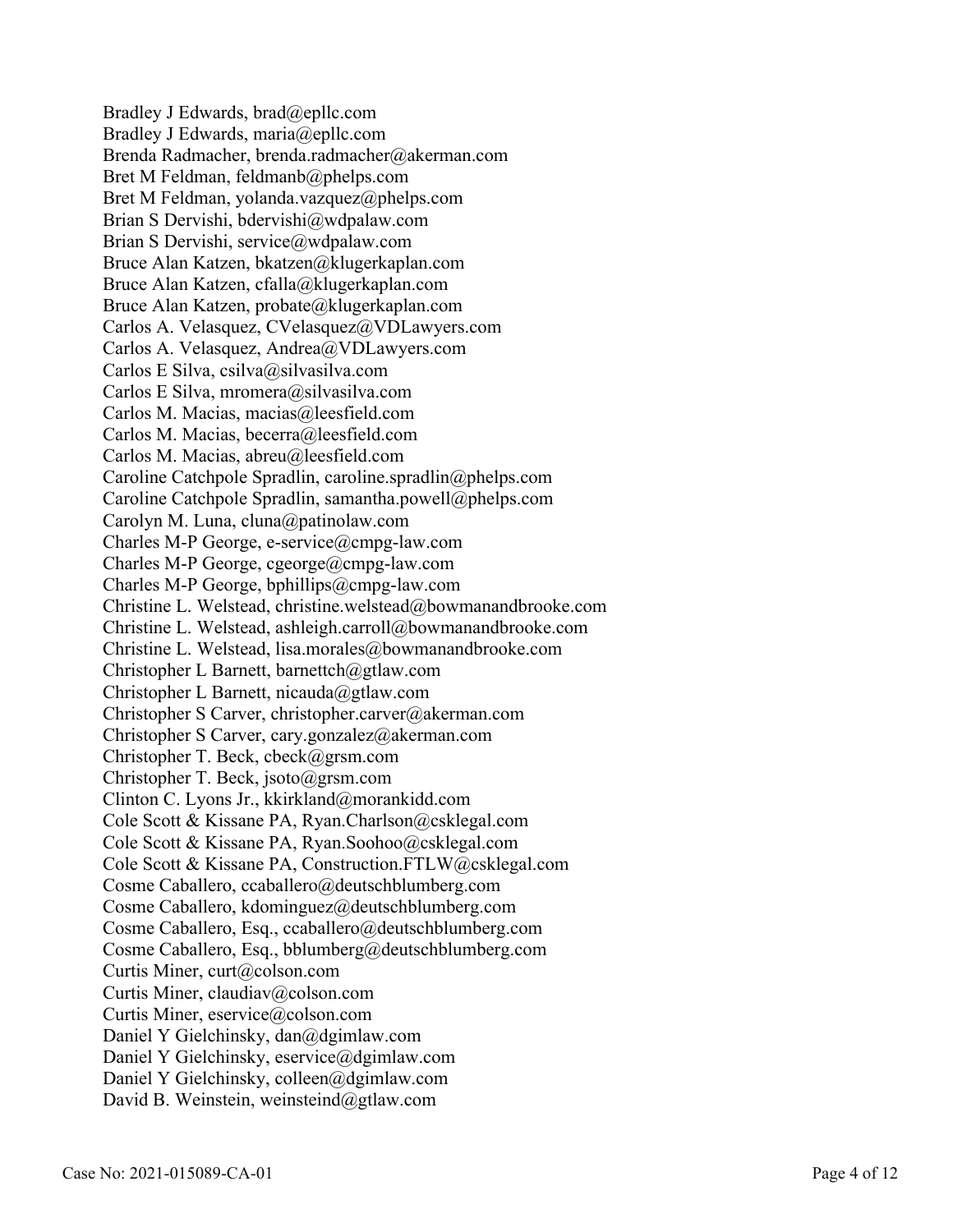David B. Weinstein, thomasm@gtlaw.com David L Rosinsky Esq., LUKSFLL-Pleadings@LS-LAW.COM David L Rosinsky Esq., Drosinsky@insurancedefense.net David L Rosinsky Esq., spare@insurancedefense.net David M Wells, dwells@gunster.com David M Wells, dculmer@gunster.com David M. Murray, dmmurray@miami-airport.com David M. Murray, dmmurray@miami-airport.com David M. Murray, rmartin@miami-airport.com David M. Wells, dwells@gunster.com David M. Wells, dculmer@gunster.com David M. Wells, eservice@gunster.com David Stanoch, david@honiklaw.com Dorian N. Daggs, ddaggs@hsmpa.com Douglas J. Kress, dkress@schwedpa.com Douglas J. Kress, lrandell@schwedpa.com Douglas J. Kress, amarcus@schwedpa.com Dustin Blumenthal, dblumenthal@goldbergsegalla.com Dustin Blumenthal, ppowers@goldbergsegalla.com Dustin C. Blumenthal, dblumenthal@goldbergsegalla.com Dustin C. Blumenthal, ppowers@goldbergsegalla.com E. Bruce Johnson, johnson@jambg.com E. Bruce Johnson, young@jambg.com Edward Hernandez, serviceehernandez@falkwaas.com Edward Hernandez, MSalvarrey@falkwaas.com Edward Marod, emarod@gunster.com Edward Marod, dpeterson@gunster.com Edward R. Blumberg, erb@deutschblumberg.com Edward R. Blumberg, rmitchell@deutschblumberg.com Edward R. Blumberg, kdominguez@deutschblumberg.com Elliot H. Scherker, scherkere@gtlaw.com Elliot H. Scherker, miamiappellateservice@gtlaw.com Eric P. Hockman, ehockman@wsh-law.com Eric P. Hockman, lmartinez@wsh-law.com Eric Page Hockman, ehockman@wsh-law.com Eric Page Hockman, mgaines@wsh-law.com Eric Page Hockman, faubi@wsh-law.com Eric S Kay, ekay@kttlaw.com Eric S Kay, ga@kttlaw.com Eric S Kay, agarcia@kttlaw.com Esther Ruderman, eruderman@conroysimberg.com Esther Ruderman, eservicewpb@conroysimberg.com Esther Ruderman, aroberts@conroysimberg.com Felipe Gonzalez, fggonzalez@kelleykronenberg.com Felipe Gonzalez, afilippi@kelleykronenberg.com Felipe Gonzalez, mburkett@kelleykronenberg.com Frank Florio, FFlorio@gunster.com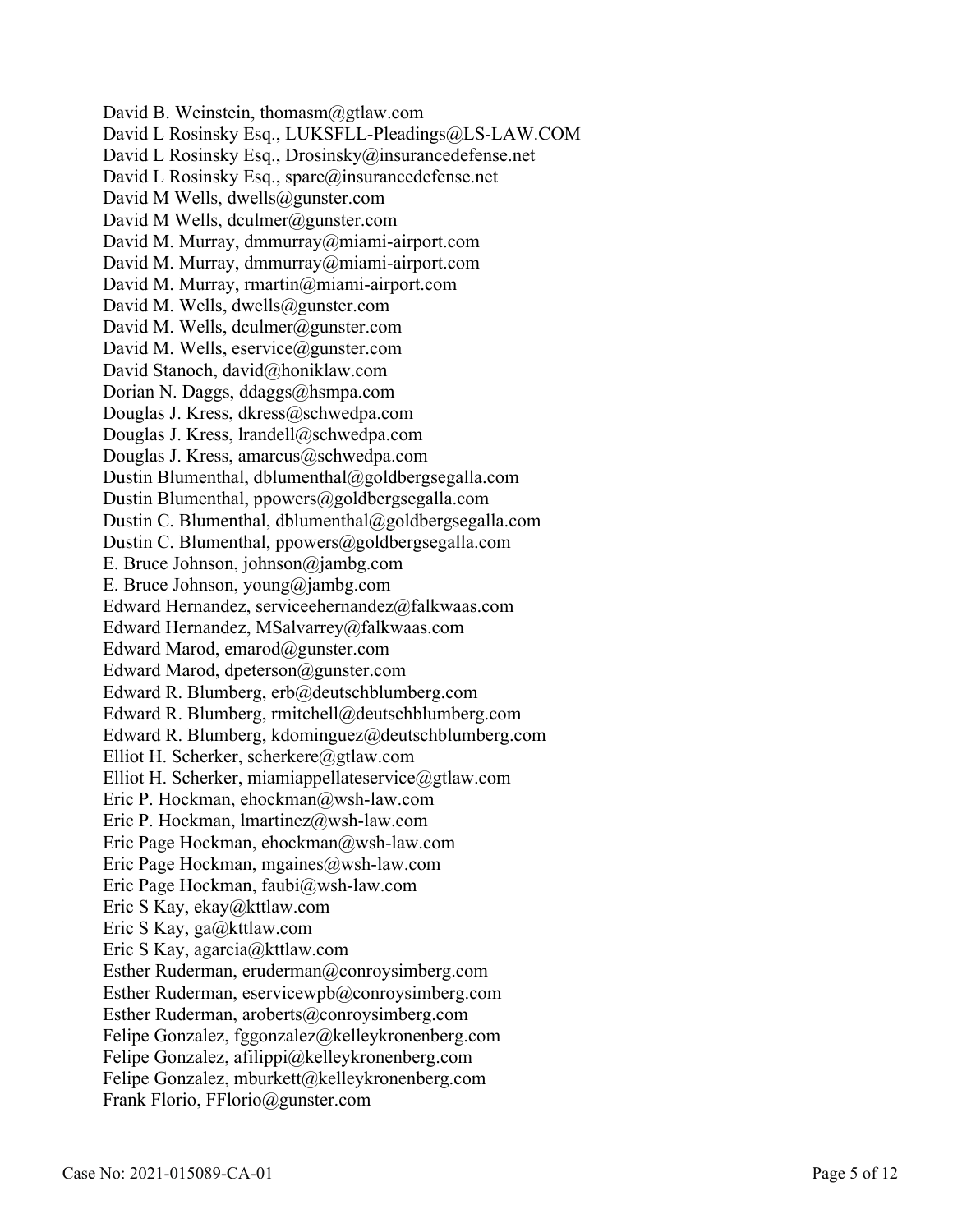George R Truitt Jr., george.truitt@csklegal.com George R Truitt Jr., construction.miami@csklegal.com Gonzalo Barr, gbarr@dldlawyers.com Gonzalo Barr, viviane@dldlawyers.com Gonzalo Dorta, grd@dortalaw.com Gonzalo R Dorta, grd@dortalaw.com Gonzalo R Dorta, jpedraza@dortalaw.com Gonzalo R Dorta, jgonzalez@dortalaw.com Graham LippSmith, g@lippsmith.com Graham LippSmith, mb@lippsmith.com Graham LippSmith, cca@lippsmith.com Gregory J Kahn, gkahn@boydjen.com Gregory J Kahn, jsaiz@boydjen.com Gregory J Kahn, mkruemmel@boydjen.com H. Clay Roberts, gloria@robertspa.com H. Clay Roberts, roberts@robertspa.com H. Clay Roberts, jennifer@robertspa.com Hali E Marsocci, Hali@RomanoLawGroup.com Hali E Marsocci, Becky@RomanoLawGroup.com Hali E Marsocci, Service@RomanoLawGroup.com Harley S. Tropin Esq., hst@kttlaw.com Harley S. Tropin Esq., sf@kttlaw.com Harley Tropin, hst@kttlaw.com Harold J. Lang, III, hlang@wwhgd.com Harold J. Lang, III, hjohnson@wwhgd.com Harold J. Lang, III, njordahl@wwhgd.com Harold Lang III, hlang@wwhgd.com Harold Lang III, dmallqui@wwhgd.com Henry Lawrence Perry, lperry@perry-young.com Henry Lawrence Perry, frichard@perry-young.com Henry N. Wixon, henry.wixon@nist.gov Houston S. Park III, parkh@kleinpark.com Houston S. Park III, harriss@kleinpark.com Howard Kraft Pita, spita@pwdlawfirm.com Howard Kraft Pita, lalvarez@pwdlawfirm.com Howard Kraft Pita, pitaservice@pwdlawfirm.com Howard M Bushman, howard@moskowitz-law.com Howard M Bushman, dione@moskowitz-law.com Ira L Libanoff, ilibanoff@flblawyers.com Ira L Libanoff, jfrometa@flblawyers.com JOHN H RUIZ, jruiz@msprecoverylawfirm.com JOHN H RUIZ, serve@msprecoverylawfirm.com JOHN H RUIZ, jruiz@msprecovery.com Janel C. Diamond, jdiamond@gunster.com Javier A. Lopez Esq., jal@kttlaw.com Javier A. Lopez Esq., ya@kttlaw.com Javier A. Lopez Esq., fsr@kttlaw.com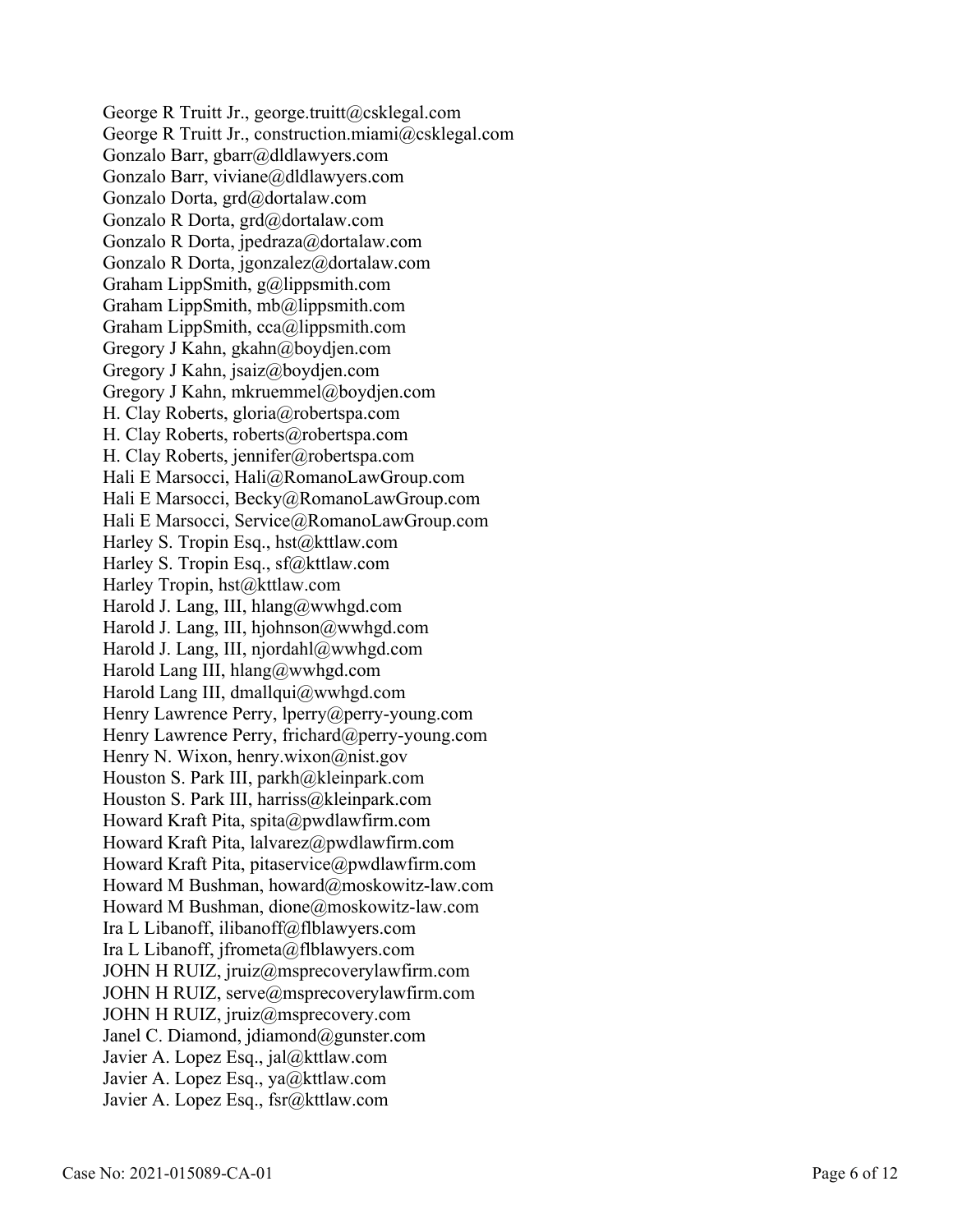Javier Zapata, jzapata@miamidade.gov Jeffrey Lee Newsome II, jeffrey.newsome@phelps.com Jeffrey Lee Newsome II, samantha.powell@phelps.com Jeffrey Michael Cohen, jmcohen@carltonfields.com Jeffrey Michael Cohen, schacon@carltonfields.com Jeffrey Michael Cohen, miaecf@cfdom.net Jennifer Glasser, kelly.connolly@akerman.com Jennifer Glasser, joan.davis@akerman.com Jennifer Glasser, jennifer.glasser@akerman.com Jennifer Glasser, kelly.connolly@akerman.com Jennifer Glasser, kim.stathopulos@akerman.com Jillian M Askren, askrenj@gtlaw.com Jillian M Askren, thomasm@gtlaw.com Joel L McNabney, jmcnabney@rc.com Joel L McNabney, akatz@rc.com Joel L McNabney, kgratia@rc.com John B. Morgan, jmorgan@forthepeople.com John B. Morgan, kmitnik@forthepeople.com John B. Morgan, andrew@forthepeople.com John Davis, jdavis@slackdavis.com John H. Ruiz, jruiz@msprecoverylawfirm.com John H. Ruiz, serve@msprecoverylawfirm.com John H. Ruiz, afernandez@msprecoverylawfirm.com John Romano, John@RomanoLawGroup.com John Scarola, scarolateam@searcylaw.com John Scarola, mmccann@searcylaw.com John Scarola, scarolateam@searcylaw.com Jonathan E Kanov, jekanov@mdwcg.com Jonathan E Kanov, kafriday@mdwcg.com Jordi Guso, jguso@bergersingerman.com Jordi Guso, drt@bergersingerman.com Jordi Guso, fsellers@bergersingerman.com Jorge A Calil Esq., jorge@jcalillaw.com Jorge A Calil Esq., jeannie.calillaw@gmail.com Jorge L. Piedra, jpiedra@kttlaw.com Jorge L. Piedra, ga@kttlaw.com Jorge Silva, jsilva@silvasilva.com Jorge Silva, csilva@silvasilva.com Jorge Silva, hsoto@silvasilva.com Joseph H. Serota, jserota@wsh-law.com Joseph H. Serota, lmartinez@wsh-law.com Joseph M. Kaye, joseph@moskowitz-law.com Joseph M. Kaye, dione@moskowitz-law.com Josh M Rubens, jrubens@klugerkaplan.com Josh M Rubens, cfernandez@klugerkaplan.com Josh M Rubens, probate@klugerkaplan.com Joshua D Fuller, jfuller@fullerlawyers.com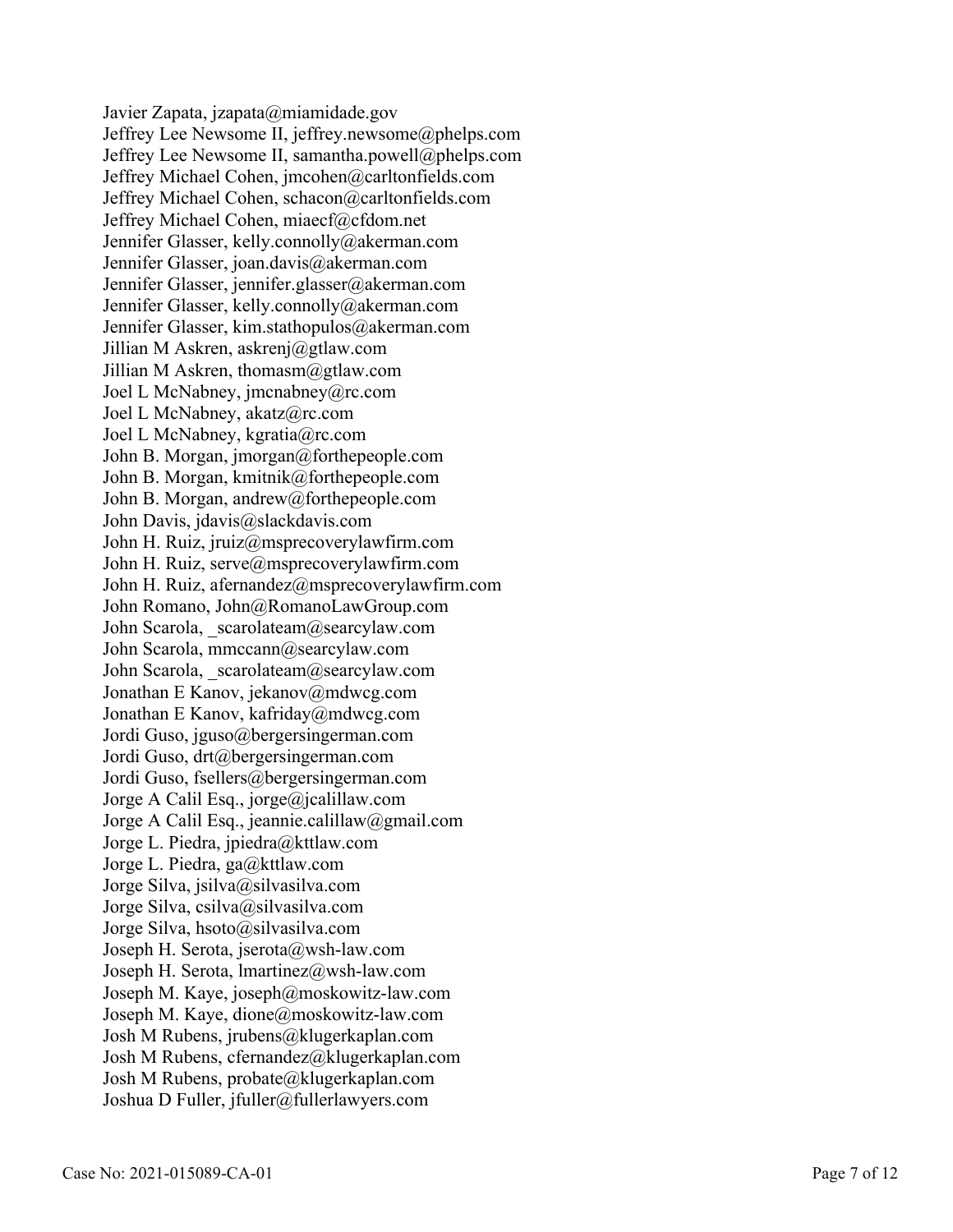Joshua D Fuller, lposch@fullerlawyers.com Joshua Talcovitz, TalcovitzJ@kleinpark.com Jourdan Leslie Weltman, jw0326@universalproperty.com Jourdan Leslie Weltman, subrogationservice@universalproperty.com Jourdan Leslie Weltman, vm1217@universalproperty.com Judd G. Rosen, pleadings@goldbergandrosen.com Judd G. Rosen, jgrsecy@goldbergandrosen.com Julia Holden-Davis, JHoldenDavis@gunster.com Julia Holden-Davis, dholland@gunster.com Julian S. Geraci Esq., jgeraci@pbcgov.org Julian S. Geraci Esq., aairey@pbcgov.org Karen B Parker, kparker@kbparkerlaw.com Karen B Parker, ebacker@kbparkerlaw.com Kenneth R Drake, kendrake@dldlawyers.com Kenneth R Drake, viviane@dldlawyers.com Kerry L. Burns, kburns@bergersingerman.com Kerry L. Burns, efile@bergersingerman.com Kimberly C. Hirschman, khirschman@therhlawfirm.com Kimberly C. Hirschman, nramos@therhlawfirm.com Laritza Orozco, Orozcol@kleinpark.com Laura Adams, lauraadams@miamisao.com Lauren E. Morse, laurenm@miamidade.gov Lauren E. Morse, olga1@miamidade.gov Lauren E. Morse, hern@miamidade.gov Lauren Morse, lauren.morse@miamidade.gov Lewis N Jack Jr., LNJ@florida-attorneys.com Lewis N Jack Jr., cmf@florida-attorneys.com Luis Eduardo Suarez, lsuarez@hsmpa.com Luis Eduardo Suarez, filings@hsmpa.com Manual Arteaga-Gomez, aag@grossmanroth.com Marc J. Gottlieb, marc.gottlieb@akerman.com Marc J. Gottlieb, joyce.gutierrez@akerman.com Marc J. Gottlieb, Esq., marc.gottlieb@akerman.com Marc J. Gottlieb, Esq., joyce.gutierrez@akerman.com Marcos Guerrero, mguerrero@rlattorneys.com Maria Corghi, mcorghi@silvasilva.com Maria Corghi, mcorghi@silvasilva.com Mark A Boyle, Eservice@Insurance-Counsel.com Mark A Boyle, MBoyle@Insurance-Counsel.com Mark A Boyle, InsuranceCounsel2050@gmail.com Mark G. Dicowden, eservice@dicowdenlaw.com Mark G. Dicowden, service@dicowdenlaw.com Mark G. Dicowden, mgd@dicowdenlaw.com Mark J. Heise, mheise@hsmpa.com Mark J. Sullivan, sullivanm@kleinpark.com Mark J. Sullivan, piersonj@kleinpark.com Mark J. Sullivan, montanem@kleinpark.com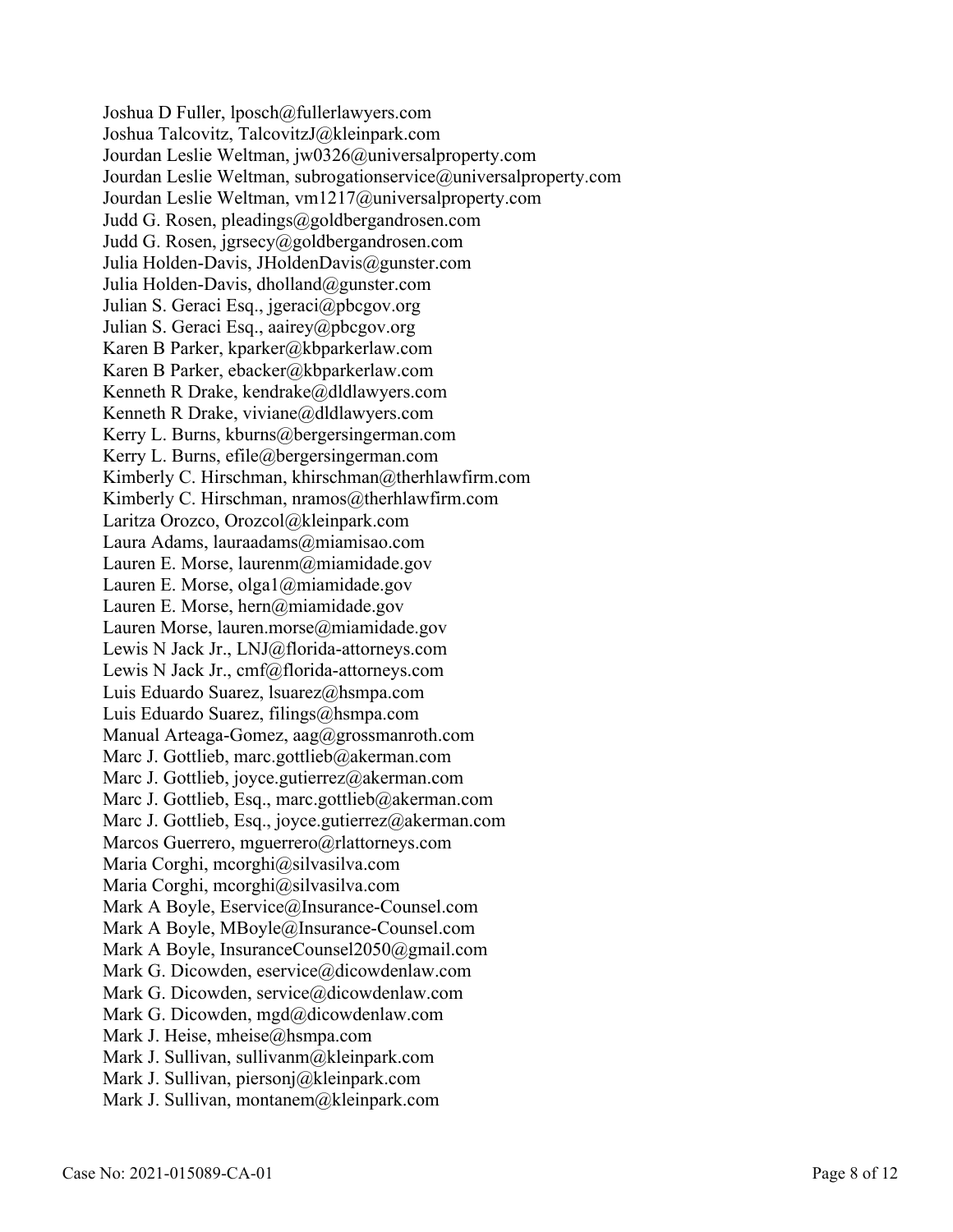Mark R. Antonelli, mantonelli@gaebemullen.com Mark R. Antonelli, cgreer@gaebemullen.com Mark R. Antonelli, lbeggs@gaebemullen.com Matthew Wildner, mjwildner@mdwcg.com Matthew Wildner, kafriday@mdwcg.com Max Cory Rudolf, max.rudolf@akerman.com Max Cory Rudolf, thelma.white@akerman.com Meghan C Moore Moore, meghan.moore@flastergreenberg.com Meghan C Moore Moore, betty.plasencia@flastergreenberg.com Michael A. Hornreich, mhornreich@wwhgd.com Michael A. Hornreich, jmackdanz@wwhgd.com Michael Caballero, mcaballero@hsmpa.com Michael F. Suarez, MFS-KD@kubickidraper.com Michael F. Suarez, mfs@kubickidraper.com Michael I. Goldberg, michael.goldberg@akerman.com Michael I. Goldberg, charlene.cerda@akerman.com Michael I. Goldberg, kimberly.smiley@akerman.com Michael J Thomas, thomasmic@gtlaw.com Michael J Thomas, cordovam@gtlaw.com Michael J Thomas, flservice@gtlaw.com Michael S Hooker, michael.hooker@phelps.com Michael S Hooker, guy.mcconnell@phelps.com Michael S Hooker, renee.hogue@phelps.com Mitchel Chusid, mchusid@ritterchusid.com Mitchel Chusid, karenz@ritterchusid.com Mitchel Chusid, ifeliciano@ritterchusid.com Mustafa Hasan Dandashly, pleadings@goldbergandrosen.com Mustafa Hasan Dandashly, mdandashly@goldbergandrosen.com Mustafa Hasan Dandashly, evelyn@goldbergandrosen.com Oscar E. Marrero, oem@marrerolegal.com Patricia Melville, pmelville@hsmpa.com Paul A. Avron, pavron@bergersingerman.com Paul J. Schwiep, pschwiep@coffeyburlington.com Paul J. Schwiep, yvb@coffeyburlington.com Paul J. Schwiep, service@coffeyburlington.com Paul Jon Layne, playne@silvasilva.com Paul Jon Layne, mromera@silvasilva.com Paul Jon Layne, vramos@silvasilva.com Paul S Singerman, singerman@bergersingerman.com Paul S Singerman, asanchez@bergersingerman.com Paul S Singerman, efile@bergersingerman.com Paul Steven Labiner, Pleadings@PIALawCenter.com Rachel Charys John, rjohn@zdlaw.com Rachel Charys John, rjohn@zdlaw.com Rachel Charys John, rjohn@zdlaw.com Rachel W. Furst, rwf@grossmanroth.com Rachel Wagner Furst, rwf@grossmanroth.com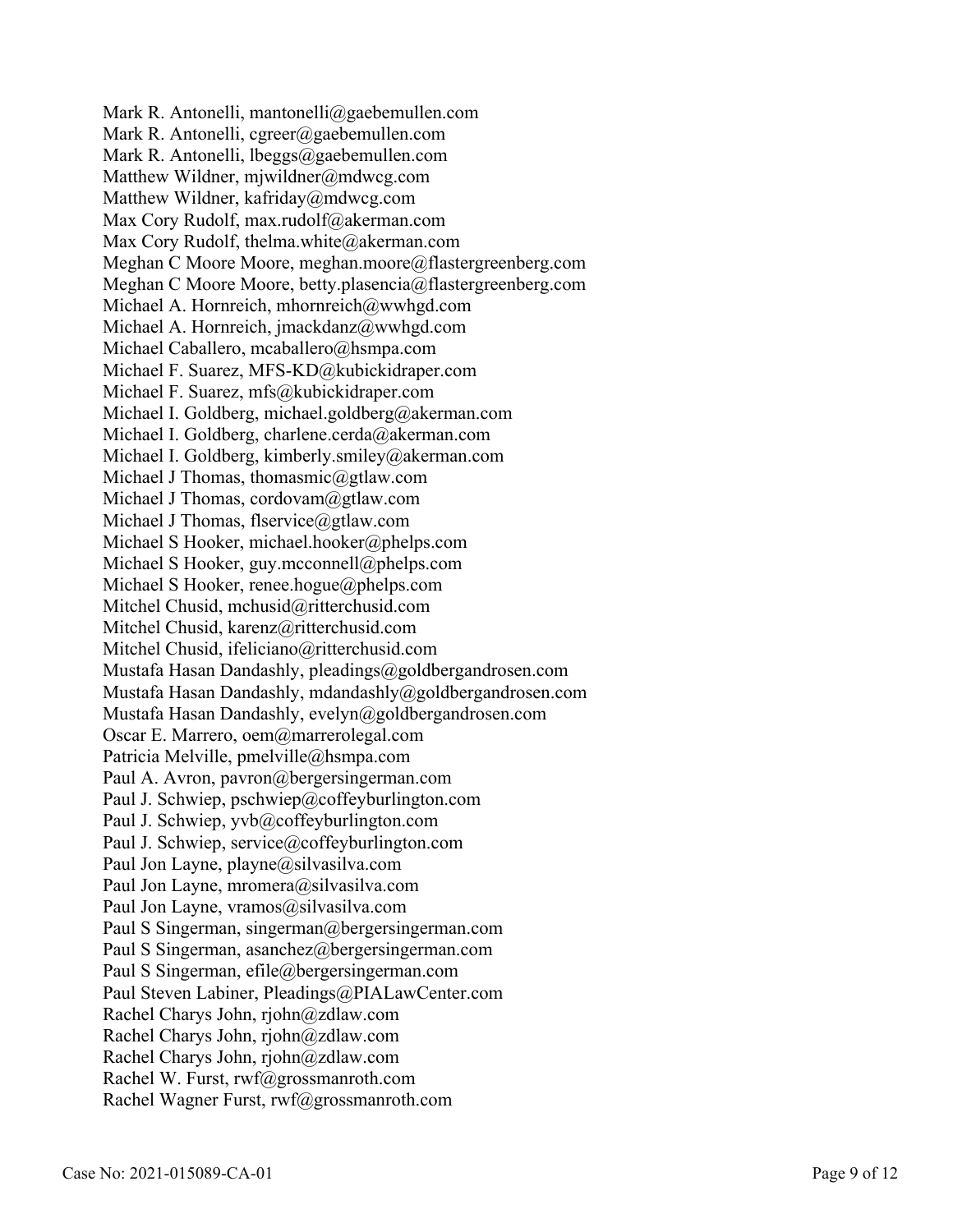Ralph George Patino, service@patinolaw.com Ralph George Patino, rpatino@patinolaw.com Ralph George Patino, cluna@patinolaw.com Rami Shmuely, pleadings@cmslawgroup.com Rami Shmuely, rshmuely@cmslawgroup.com Randy M Weber, rmweber@pwdlawfirm.com Randy M Weber, ngarcia@pwdlawfirm.com Ricardo Manoel Martinez-Cid, rmcid@podhurst.com Ricardo Manoel Martinez-Cid, RMCTeam@podhurst.com Ricardo Manoel Martinez-Cid, lbarrington@podhurst.com Robert J Squire, rsquire@rlattorneys.com Robert J Squire, pcarvajal@rlattorneys.com Robert J. Mongeluzzi, rmongeluzzi@smbb.com Robert J. Mongeluzzi, jgoodman@smbb.com Robert J. Mongeluzzi, sdordick@smbb.com Robert L Switkes, Rswitkes@switkeslaw.com Robert L Switkes, paralegal@switkeslaw.com Robert L Switkes, bzappala@switkeslaw.com Robert M Klein, kleinr@kleinpark.com Robert M Klein, piersonj@kleinpark.com Robert M Klein, carrillom@kleinpark.com Rosalyn Lax, rlax@hsmpa.com Ross D. Ginsberg, rginsberg@wwhgd.com Ross D. Ginsberg, dmallqui@wwhgd.com Ruben Honik, ruben@honiklaw.com Ryan A Waton, rwaton@zdlaw.com Ryan J. Yaffa, rjy@grossmanroth.com Ryan M. Charlson, ryan.charlson@csklegal.com Ryan M. Charlson, nicole.kaufman@csklegal.com Ryan Thomas Hopper, hopperr@gtlaw.com Ryan Thomas Hopper, ryan.t.hopper@gmail.com Ryan Thomas Hopper, thomasm@gtlaw.com STEVEN JEFFREY BRODIE, sbrodie@carltonfields.com STEVEN JEFFREY BRODIE, ldelpino@carltonfields.com Sarah Jayne Cohen, sarah.cohen@hoganlovells.com Sarah Jayne Cohen, beth.moon@hoganlovells.com Sarah Jayne Cohen, miamidocketing@hoganlovells.com Scott Andrew Hiaasen, shiaasen@coffeyburlington.com Scott Andrew Hiaasen, lperez@coffeyburlington.com Scott Andrew Hiaasen, service@coffeyburlington.com Scott D. Rembold, srembold@therhlawfirm.com Scott D. Rembold, courtdocs@therhlawfirm.com Sergio L Mendez, sergio@mendezandmendezlaw.com Sergio L Mendez, service@mendezandmendezlaw.com Seth M Lehrman, staff.efile@epllc.com Seth M Lehrman, seth@epllc.com Seth M Lehrman, iris@epllc.com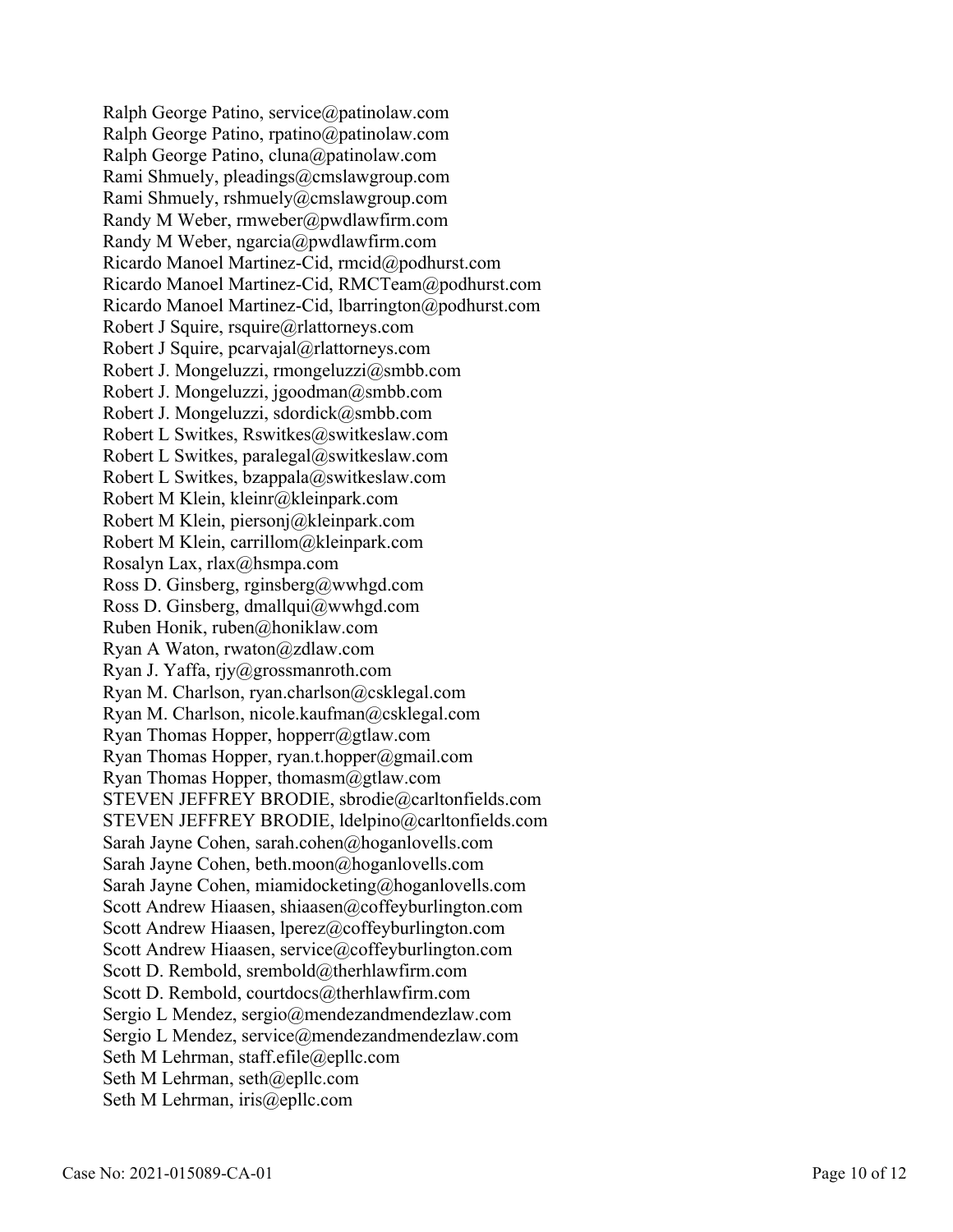Seth M Schimmel, seth.schimmel@phelps.com Seth M Schimmel, yolanda.vazquez@phelps.com Seth M Schimmel, nicole.marsade@phelps.com Shannon Lyn Nunez del Prado, sdelprado@pwdlawfirm.com Stuart Z Grossman, szg@grossmanroth.com Stuart Z Grossman, lka@grossmanroth.com Suzanne Mary Valles, suzanne.valles@lawbhs.com Suzanne Mary Valles, francis.diaz@lawbhs.com Tal J Lifshitz, tjl@kttlaw.com Tal J Lifshitz, ya@kttlaw.com Tal J Lifshitz, fsr@kttlaw.com Tal J. Lifshitz, tjl@kttlaw.com Tal J. Lifshitz, ya@kttlaw.com Thomas A Oglesby, toglesby@rlattorneys.com Thomas A Oglesby, edavila@rlattorneys.com Thomas A Oglesby, jarrechea@rlattorneys.com Thomas A. Robes, Trobes@robeslawgroup.com Thomas A. Robes, jbuchko@robeslawgroup.com Thomas A. Robes, dmarie@robeslawgroup.com Thomas Oglesby, toglesby@rlattorneys.com Thomas Oglesby, edavila@rlattorneys.com Todd Romano, Todd@RomanolawGroup.com Valerie Shea, vshea@goldbergsegalla.com Valerie Shea, ppowers@goldbergsegalla.com Valerie Shea, vshea@goldbergsegalla.com Wanda Monteverde, monteverdew@kleinpark.com William D Wilson Wilson, wwilson@moundcotton.com William D Wilson Wilson, wdwilson48@gmail.com William D Wilson Wilson, wwilson@moundcotton.com William D Wilson Wilson, wdwilson48@gmail.com William D Wilson Wilson, cschmitt@moundcotton.com William E Stacey Jr,  $wes@wespa.us$ William F. Merlin Jr, cmerlin@merlinlawgroup.com William F. Merlin Jr, ssmith@merlinlawgroup.com William F. Merlin Jr, trodriguez@merlinlawgroup.com William J Tinsley Jr., william.tinsley@phelps.com William J Tinsley Jr., yolanda.vazquez@phelps.com William P. Mulligan, wpm@grossmanroth.com William P. Mulligan, lka@grossmanroth.com Yechezkel Rodal, chezky@forthepeople.com Yechezkel Rodal, rmongeluzzi@smbb.com Yechezkel Rodal, jgoodman@smbb.com Yechezkel Rodal, chezky@forthepeople.com Yitzhak Levin, ylevin@levinlitigation.com Yitzhak Levin, service@levinlitigation.com Yummy Marrero, Ymarrero@gaebemullen.com